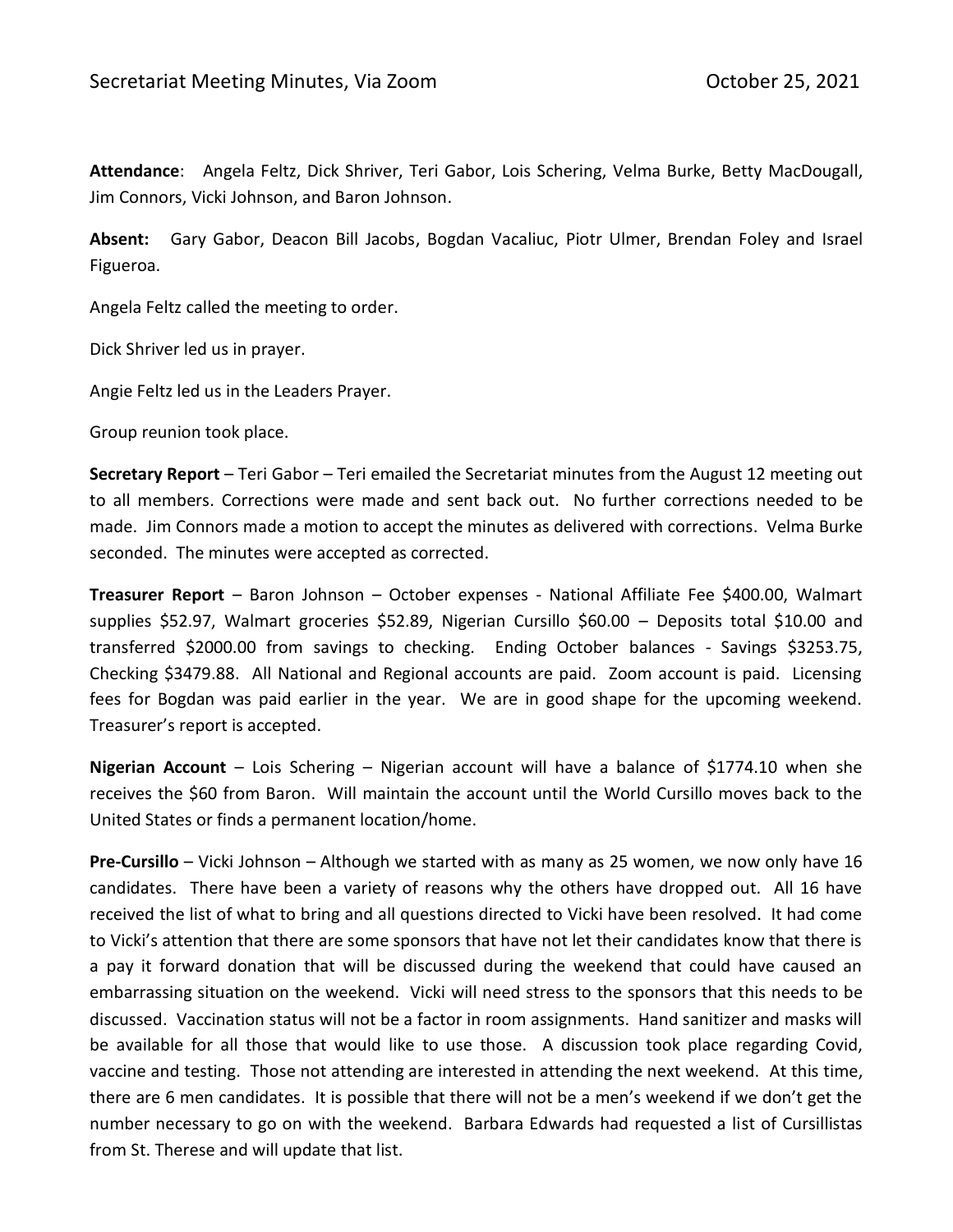**Bernadette Charleton with National Cursillo joined briefly.** Bernadette said that we do not ask vaccine status. That we are keeping them as safe as possible. Bernadette updated us on National. Spoke about the change of voting, and now is a consensus. March 18-20 is the Spring Encounter. Discussed the International Cursillo. Betty asked about team formation, which Bernadette said that the names should be submitted to the School of Leaders. There was a long discussion on what was happening at the World Cursillo level and that we have funds that we would like to turn over to the World Cursillo to hold until Ekiti State, Nigeria, Africa is read to hold a Cursillo. There will be a meeting in the Spring of 2022 to discuss a permanent location/home for the World Cursillo. Don't do anything with our funds until a decision is made.

**Cursillo** – Jim Connors – Jim emailed a copy of his report to all members. Jim confirmed that the group that will be at CPOP before us will be out before we get there. The photos will be taken in the Chapel. Angie will be there to take and edit the pictures. Discussed cleanliness of the buildings. If we have the men's weekend, we will be able to store some items at CPOP. We need to have a driver on stand-by in the event someone needs to be driven from building to building. Discussed speaker system. Velma said that she will need it in the kitchen for music, announcements, etc. Betty asked about an emergency contact for the weekend. Jim gave his cell phone number. Jim will contact Deacon Al to see if the number at CPOP is monitored. Men's Weekend - We will need to let Deacon Al know by the end of October if the weekend will go on. If the weekend is canceled, we would need to find out if Jim MacDougall would agree to stay on as Rector and will have to ask his team if they will stay on. Also need to talk to Fr. Alex to ask him to check his schedule. All agreed that the lowest number of candidates that we will allow is 10.

**Post Cursillo** – Betty MacDougall – There are two Ultreya's meeting monthly. OLOF and St. Mary's. There was a suggestion that we have a monthly dedicated Zoom Ultreya and invite the entire 4<sup>th</sup> day community. Suggest that we hold a Grand Ultreya after the Women's and Men's Weekends the first Saturday in December on the  $4<sup>th</sup>$  at 10:00am at OLOF. Group Reunions – Johnson City women's Tuesday at 4pm and men's Tuesday at 5:30. Clausura's - Women's will be November 7 at 4pm with Jim MacDougall being the MC. Men's will be November 21 at 4pm with Stephanie Gabor being the MC. Discussion about team formation was tabled until the next meeting. Discussed holding the Grand Ultreya on Dec 4<sup>th</sup> and inviting the men if their weekend is cancelled as well as the women who were unable to attend the weekend. Will have a potluck. Angie will reserve the room and will send an email once confirmed.

**School of Leaders** – Velma Burke – The next SOL will be December 11 via Zoom from 10:00am until Noon. Deacon Bill Jacobs will talk on the concept of pilgrimage and Velma will cover the Pilgrims Guide. Velma's term as School of Leaders ends this year. She has started her formation with the Secular Franciscan Order and if there is a conflict, she will have to give up Cursillo. There are already conflicts. She doesn't see how she can run again.

**Step By Step –** Lois Schering – Last School of Leaders discussed Thursday of the Weekend. Will implement Thursday next year, implementing each day individually in each subsequent year.

**Parish Reps** –Gary Gabor – Angie suggested that Barbara Edwards take over for Sharon Prohaska.